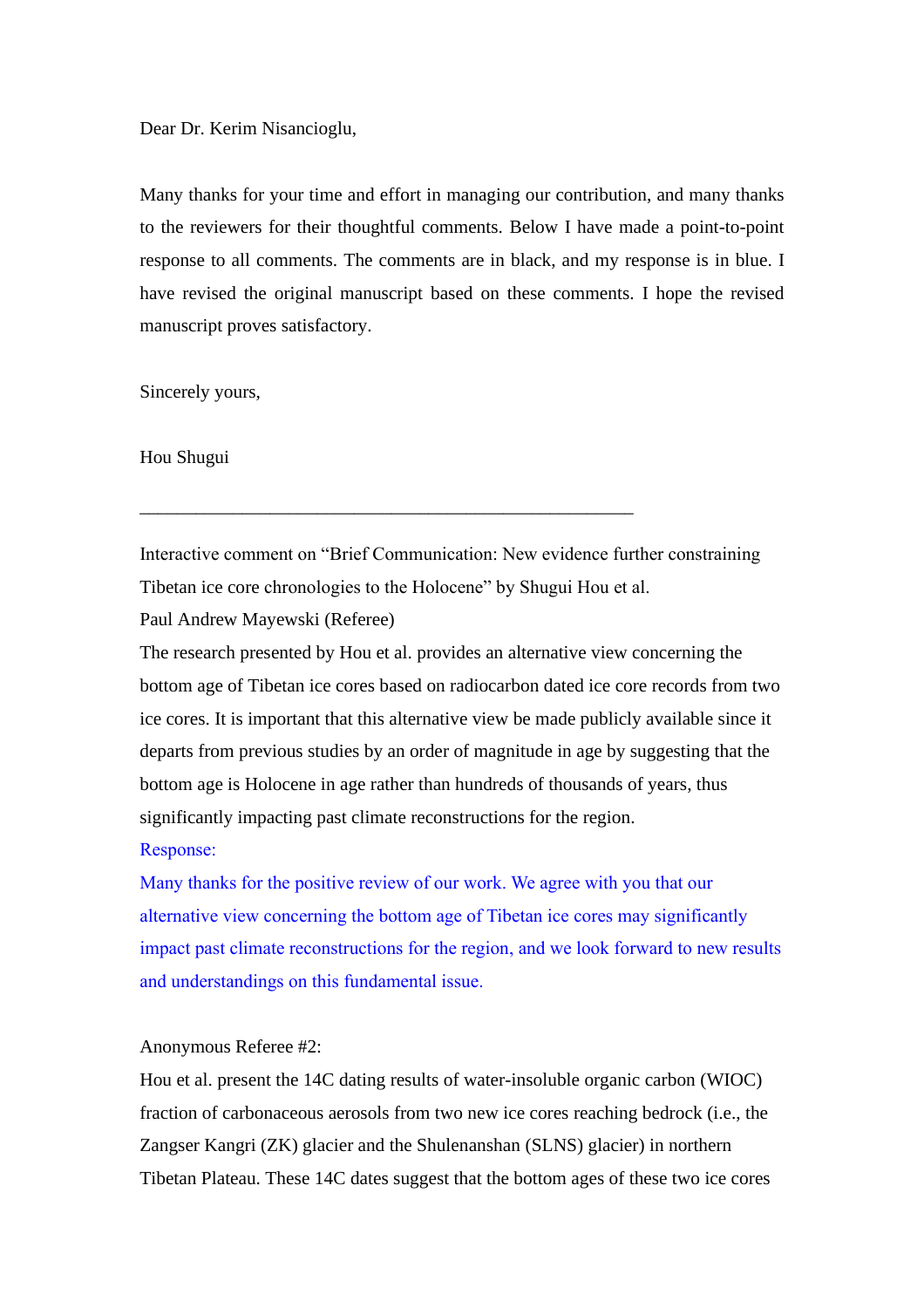are  $\approx$  8.90  $\pm$ 0.57 and  $\approx$  7.46  $\pm$ 1.79 ka, respectively. Considering the newly obtained bottom ages of these two ice cores and other bottom ages determined absolutely for other ice cores on the Tibetan Plateau, the authors therefore argue for the Holocene origin of Tibetan ice cores and challenge the reliability of chronologies of the Guliya and Dunde ice cores.

The dates from these two new ice cores are no doubt essential for establishing their own absolute chronologies. Based on the bottom ages of these two ice cores along with other ice cores' bottom ages to argue the Holocene origin of Tibetan ice cores sounds reasonable, but it is not a definitive conclusion, since the difference in annual precipitation, the base topography, the dynamics of ice cap and the position of drilling core, all these factors may affect the base age of ice core extracted. Using only the ages is insufficient to argue the accuracy of the original chronology of Guliya ice core. The changes in chronology may induce significant change in the proxy time series, such as  $\delta$ 18O records. Actually, the authors have used the comparison of the  $\delta$ 18O record from Chongce ice core and other ice cores to argue the bottom ages of Guliya and Dunde ice cores. However, the comparison seems not so successful as show in the paper by Hou et al., (2019). If the proxy time series with these corrected bottom ages could also correlate with these two new ice cores, the arguments would be robust. So I suggest authors tempering the arguments, because there is no such direct dating results from those previously reported ice cores or proxy records comparisons.

### Response:

We agree with the reviewer's comments, and have tempered the arguments in the revised text to focus more on data and less on speculations.

As mentioned in the manuscript and also in two published papers (Hou et al., 2018; 2019), the bottom age of Dunde ice core has been changed close to ~6.2 ka BP and the original chronology of this ice core has been corrected in the paper by Thompson et al. (2005). I suggest the author use this as an evidence to argue the Holocene origin of Tibetan Plateau, since the estimated bottom age and the original chronology have been corrected already. The argument in lines from 190 to 195 are meaningless and should be deleted.